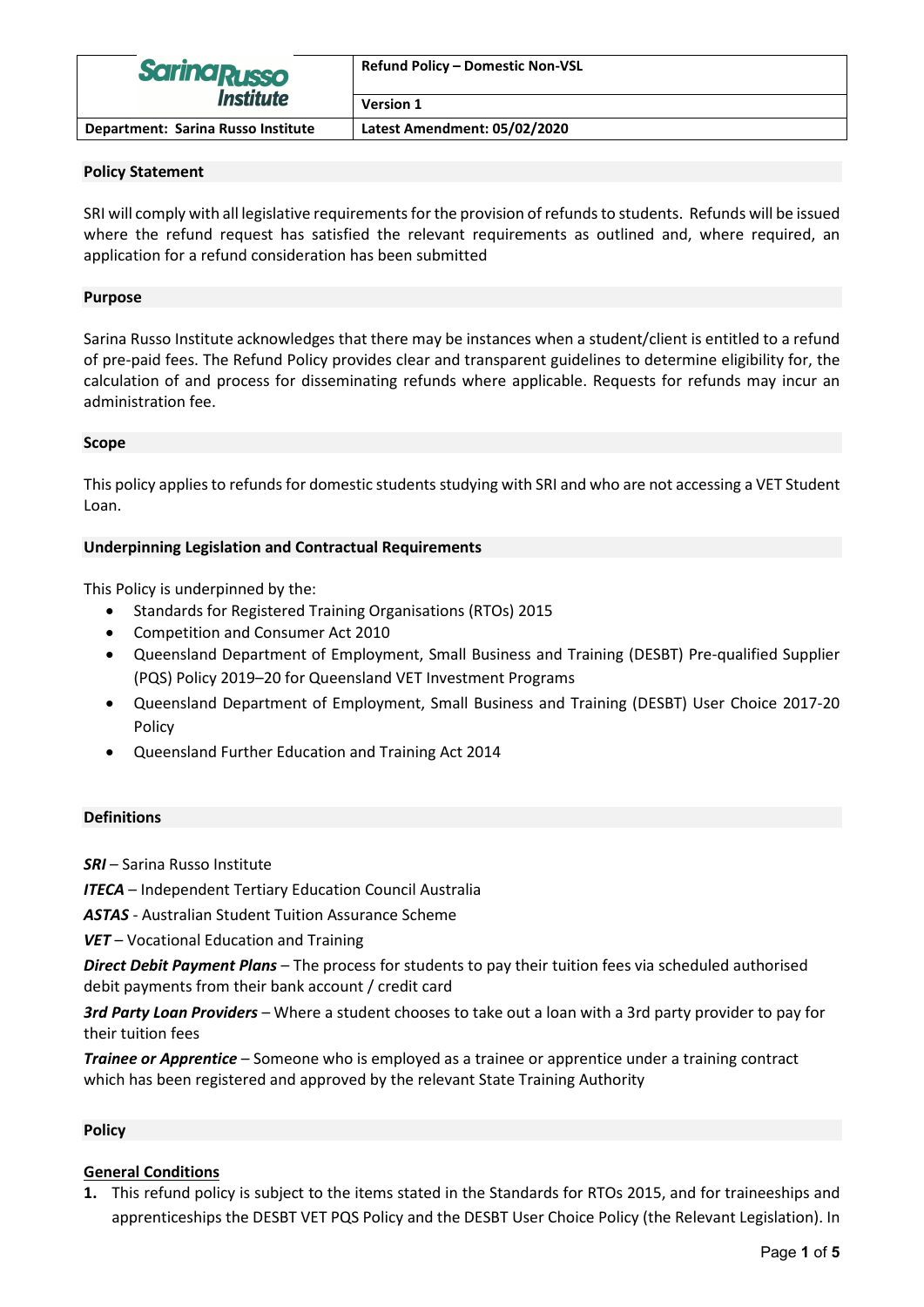| <b>Sarina Russo</b><br><i><b>Institute</b></i> | <b>Refund Policy - Domestic Non-VSL</b> |  |
|------------------------------------------------|-----------------------------------------|--|
|                                                | <b>Version 1</b>                        |  |
| Department: Sarina Russo Institute             | Latest Amendment: 05/02/2020            |  |

the event of an inconsistency between this policy and relevant legislation, the legislation prevails to the extent of the inconsistency

- **2.** All refund requests (with the exception of traineeships/apprenticeships), or notifications of cancellations, deferrals or suspensions of enrolment must be made in writing:
	- By email *[qualityunit@sri.edu.au](mailto:qualityunit@sri.edu.au)*; or
	- By letter using the below mail address: Sarina Russo Institute RTO Director Level 2, 100 Eagle street Brisbane QLD 4000
- **3.** A course commencement date will be taken as the original course commencement date; that is, the first day the student commenced study. Where a student defers and subsequently cancels, refund eligibility will be based on the original course commencement date.
- **4.** Any approved refund provision will be paid by SRI to the student, unless another person has been nominated as the recipient as per the Refund Request Form. If the course fee was paid for by an Agent/Employer, the refund is paid to the Agent/Employer (as relevant).
- **5.** Where a student is eligible for a refund, SRI will provide the refund within 28 working days of receipt of a written refund request, with the exception of trainees and apprentices in Queensland as stated below.
- **6.** No refund is given if a student is expelled by SRI, except where the student is a trainee or apprentice.
- **7.** This policy in conjunction with the SRI Complaints and Appeals Policy does not remove the right of the student to investigate legal remedies or take action under Australian Consumer Law.
- **8.** Where the student has pre-paid fees to the value of \$1,500 or more, and in the unlikely event that Sarina Russo Institute is unable to deliver a course in full, SRI will either;
	- place the student into an equivalent course that is in a location close to where the student had been enrolled in, and the student will receive the full services for which they had pre-paid and at no additional cost to the student; or
	- pay a refund of any prepaid fees for services yet to be delivered

# **Domestic students undertaking a Diploma, who are not accessing a VET Student Loan**

- **1.** In the event of a student withdrawing from a VET unit of study on or before the start date for that unit of study, 100% of tuition fees paid for that unit will be refunded to the student. Refunds will be paid within 28 days of the date of withdrawal.
- **2.** In the event of a student withdrawing from a VET unit of study after the start date for that unit of study no refund is applicable.
- **3.** Special circumstances A student who withdraws after commencing a VET unit of study may apply for a refund based on special circumstances. Information on what constitutes special circumstances can be found in the *[Re-crediting of FEE-HELP debt](https://www.sri.edu.au/about-us/policies-procedures/)* policy.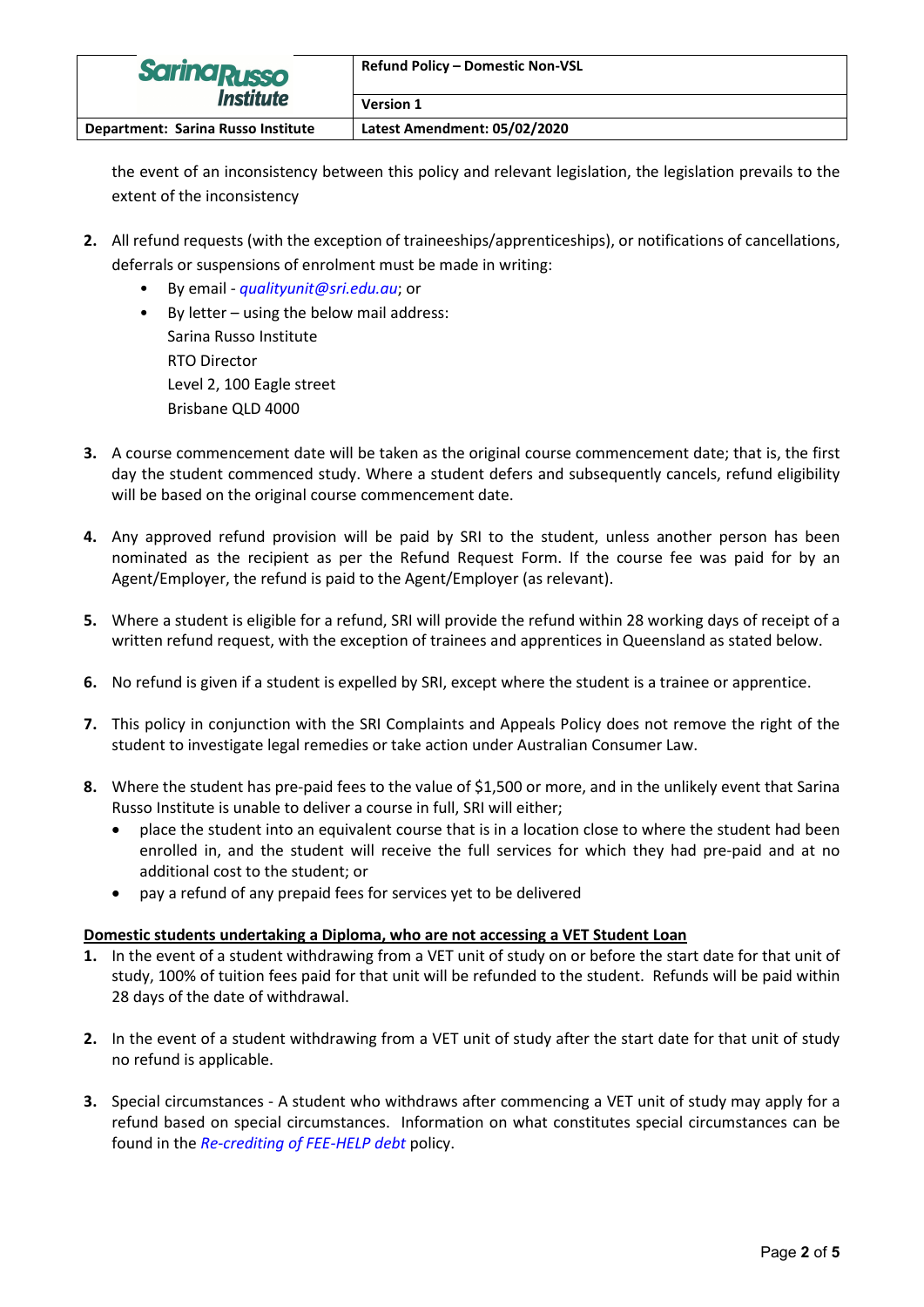| <b>Sarina Russo</b><br><i><b>Institute</b></i> | <b>Refund Policy - Domestic Non-VSL</b> |  |
|------------------------------------------------|-----------------------------------------|--|
|                                                | <b>Version 1</b>                        |  |
| Department: Sarina Russo Institute             | Latest Amendment: 05/02/2020            |  |

### **Domestic students undertaking a traineeship or apprenticeship:**

The following relates only to training being conducted as part of a registered State Government Traineeship/Apprenticeship Training Contract.

Cancellation, or cancellation of enrolment, can mean any of the following;

- Cancellation of the Training Contract between the employer and apprentice/trainee; or
- A change of an elective unit of competency; or
- Where SRI is no longer the nominated Supervising Registered Training Organisation for the apprenticeship/traineeship

In the event that the Training Contract between employer and trainee is cancelled at any time prior to completion of the apprenticeship/traineeship, official notification of the cancellation from the State Training Authority is required.

For trainees and apprentices in Queensland who's training is funded through User Choice or the Certificate 3 Guarantee, refunds will be provided by SRI without the student being required to submit a written request. SRI will provide a refund within 28 days of receiving notification that cancellation of enrolment has occurred. This notification can be provided by the trainee/apprentice, the employer, or the State Training Authority.

### **Student Contribution Fee for traineeships/apprenticeships**

- **1.** Where the Student Contribution Fee for a traineeship/apprenticeship is paid by someone other than the trainee/apprentice, any applicable refund will be provided to the person who paid the student contribution fees.
- **2.** In the event that the trainee/apprentice enrolment is cancelled before training has commenced, the Student Contribution Fee will be fully refunded to the trainee/apprentice.
- **3.** In the event that the trainee/apprentice enrolment is cancelled at any time after the commencement of training, the Student Contribution Fee will be refunded to the trainee/apprentice on a pro rata basis:
	- Where a trainee/apprentice withdraws from a unit of competency once tuition and student support services have commenced, SRI will provide a refund of fees for any training that was not delivered in the incomplete unit(s) of competency.
	- For any competencies where training has not commenced, the fees for these competencies will be fully refunded.
- **4.** In the event that the traineeship/apprenticeship is completed prior to the nominal completion date and the full qualification is achieved, no refund will be provided by SRI.

#### **Employer Contribution Fee for traineeships/apprenticeships**

- **1.** In the event that the trainee/apprentice enrolment is cancelled within 30 days of SRI accepting the trainee/apprentice, the Employer Contribution Fee will be fully refunded with the exception of an Enrolment Fee of \$200.00.
- **2.** In the event that the trainee/apprentice enrolment is cancelled at any time after the first 30 days of SRI accepting the trainee/apprentice, SRI will retain the Enrolment Fee of \$200.00. SRI will refund the Employer Contribution Fee on a pro rata basis.
	- Refunds are determined based on the apprentice/trainee's progression though the apprenticeship/traineeship.
	- Refund amount = total remaining incomplete competencies (example below) *If 70% of the competencies have been completed, refund = 30% of the Employer Contribution Fee*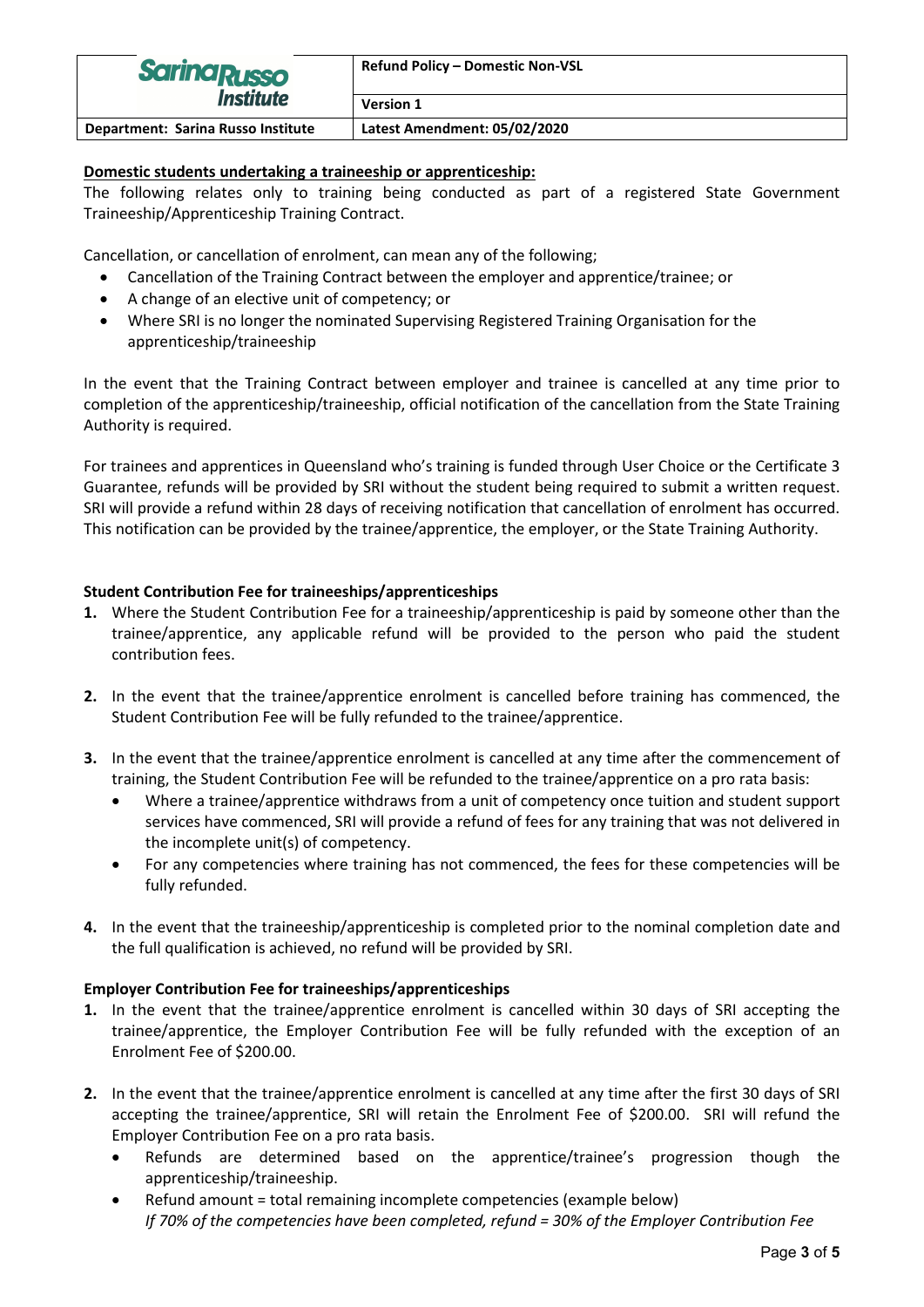| <b>Sarina Russo</b><br><i><b>Institute</b></i> | <b>Refund Policy - Domestic Non-VSL</b> |  |
|------------------------------------------------|-----------------------------------------|--|
|                                                | <b>Version 1</b>                        |  |
| Department: Sarina Russo Institute             | Latest Amendment: 05/02/2020            |  |

- **3.** Where the employer and trainee/apprentice wish to terminate Sarina Russo Institute as the nominated Supervising Registered Training Organisation, the employer must provide written advice to SRI with at least 10 business days' notice. If notice is received outside of this period then, for determining any applicable employer refund, the cancellation of enrolment will be 10 business days from the date SRI received the employer's written advice
	- For traineeships/apprenticeships in Queensland, where notification is received from the STA the effect date for the change of SRTO provided by the STA will be the date of cancellation of enrolment
- **4.** In the event that the Traineeship is completed prior to the nominal completion date and the full qualification is achieved, no refund will be provided by SRI.
- **5.** In the unlikely circumstance of a course cancellation by SRI, employer contribution fees and/or fees paid by the employer on behalf of the trainee/apprentice, will be refunded by SRI. This will be on a pro-rata basis and in line with the Domestic Refund Table on page 5

### **Domestic Students undertaking a course sponsored by a jobactive Provider or a Disability Employment Services Provider:**

# **Course length is 21 days, or longer, in duration**

Where students who are referred and sponsored by a jobactive Provider or a Disability Employment Services Provider to an accredited or non-accredited course which is equal to, or greater than, 21 days in duration, the following is applied:

- The Student will be invoiced for each study period on day 8 of each study period of the course. This allows for a 7 day cooling-off period for each study period
- Cancellations will only be accepted in writing
- SRI must be notified of cancellation prior to 7 business days after commencement of a study period of the course
- If cancellation is requested after the 7 day cooling-off period no refund is applicable unless compassionate/compelling circumstances.

# **Course length is less than 21 days in duration**

Where students who are referred and sponsored by a jobactive Provider or a Disability Employment Services Provider to an accredited or non-accredited course which is less than 21 days in duration, the following is applied:

- The Student will be invoiced the full amount of the course on the first day of the course
- Cancellations will only be accepted in writing
- SRI must be notified no less than 2 business days prior to the commencement of the course of an enrolment cancellation
- If SRI is notified of enrolment cancellation less than 2 business days prior to commencement of a course the student will incur a service fee of 75% of the full course fee.
- If Student cancels after commencement date no refund applicable unless compassionate/compelling circumstances apply.

# **Domestic Students undertaking any other course:**

- **1.** Student cancellation prior to commencement Where notification of cancellation is received by SRI more than 2 business days prior to commencement date will receive a refund of the total course cost, less 10% as an administration fee.
- **2.** Student cancellation on commencement date, or 2 or less days prior to commencement Where notification of cancellation is received by SRI on the commencement date, or 2 or less days prior to the